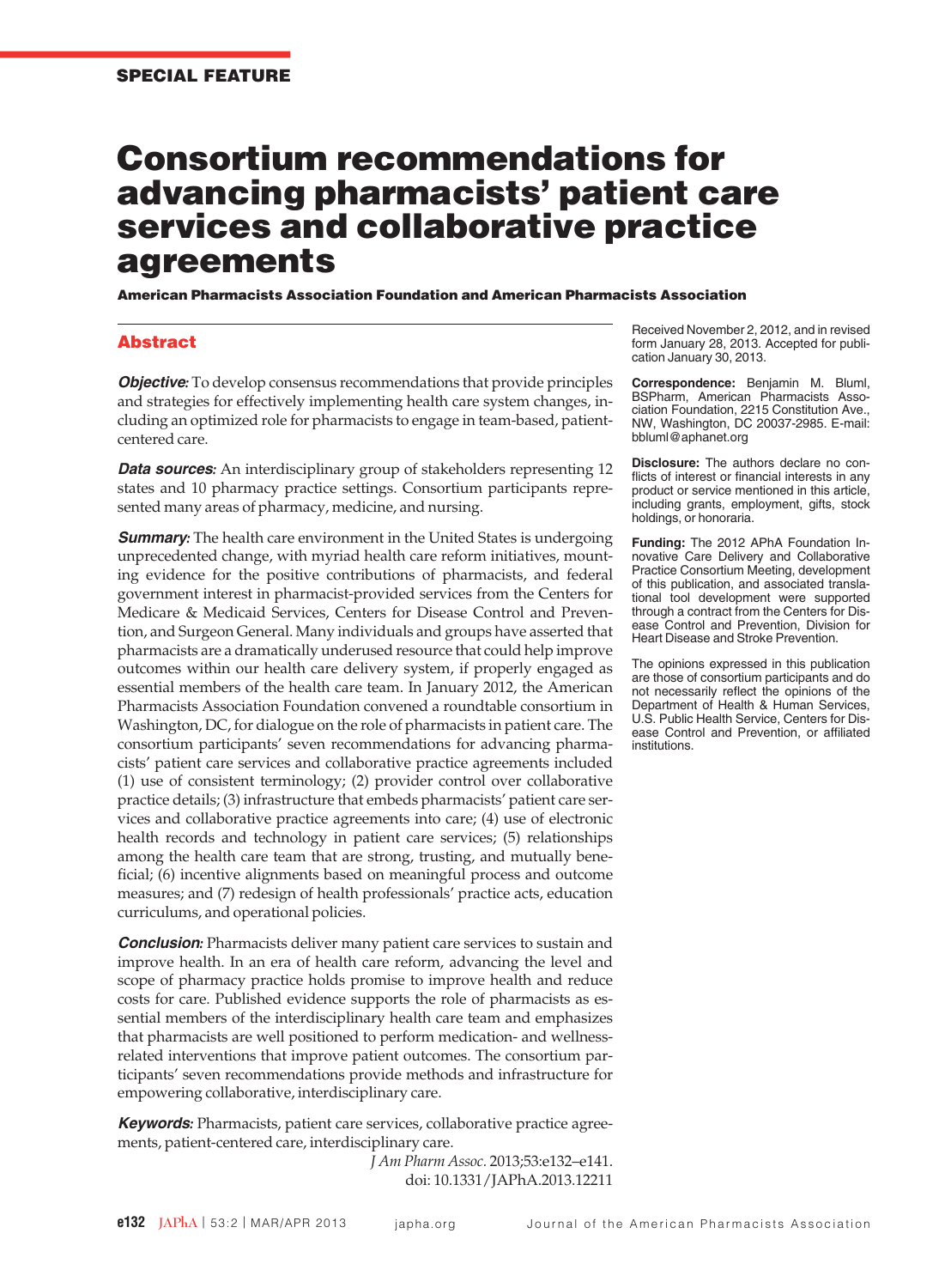The American Pharmacists Association (APhA) Foundation invited a group of 22 national stakeholders to a roundtable consortium for dialogue on the role of pharmacists in patient care. Consortium contributors are listed in Table 1. The interdisciplinary group convened on January 10–11, 2012, in Washington, DC, with participants representing 12 states and 10 pharmacy practice settings. State affiliation included Alabama, Colorado, District of Columbia, Georgia, Indiana, Maryland, Minnesota, Missouri, North Carolina, Ohio, Rhode Island, Virginia, and Wisconsin. Consortium participants represented nursing, physicians, and many areas of pharmacy, including academia, association, regulatory, national and regional chains, clinic (outpatient), consultant practice, consumer advocacy, federal, hospital/institutional (inpatient), independent, managed care, physician office-based practice, and supermarket pharmacy.

The goal of the consortium meeting was to gather information that would outline recommendations on how to advance pharmacists' patient care services and collaborative practice agreements. The recommendations included in the current work are intended to engage pharmacists, other providers, patients, payers,

#### **At a Glance**

**Synopsis:** This article describes consortium participants' recommendations for stimulating increased integration of collaborative practice agreements and pharmacist-provided patient care services into practice. Published evidence supports the role of pharmacists as essential members of the interdisciplinary health care team and emphasizes that pharmacists are well positioned to perform medication- and wellness-related interventions that improve patient outcomes. The consortium participants' seven recommendations provide methods and infrastructure for empowering collaborative, interdisciplinary care.

*Analysis: U.S. health care is undergoing unprecedented change with an array of health care reform initiatives, mounting evidence of the positive contributions of pharmacists, and federal government interest in pharmacistprovided services. Consortium participants provided insight that could lead to consistency and standardization of care at a national level while allowing for flexibility to enable or expand local interdisciplinary processes of care. The provision of pharmacists' patient care services must be seamless for patients and other providers to recognize its value. Building a business model that is scalable, sustainable, and financially viable will be essential to supporting the pharmacists' role in delivering value to patients and reducing costs to the system.*

policy makers, and the public in understanding and advocating for interdisciplinary patient care related to pharmacists' services that result in improved health outcomes, better health care, and lower costs. This white paper details the consortium participants' recommendations for more fully integrating collaborative practice agreements and patient care services provided by pharmacists into practice. The document is organized as follows:

- **Introduction**
- Interdisciplinary, patient-centered care
- Climate for change
- Terminology describing pharmacists' services
- Consortium recommendations
- ❚ Translation tools
- Conclusion

This initiative focuses on defining factors that could help expand the implementation of innovative and existing practice models whose success has been demonstrated in practice-based research projects like those supported and conducted by the APhA Foundation.<sup>1-8</sup> Through the dissemination of the recommendations and a set of associated translation tools, the consortium aims to facilitate the implementation and delivery of interdisciplinary services proven to help patients manage their chronic diseases such as dyslipidemia, hypertension, and diabetes.

## Interdisciplinary, patient-centered care

Pharmacist engagement in interdisciplinary health care with physicians and other providers can improve patients' health considerably, according to a recent systematic review and meta-analysis.<sup>9</sup> More than 60,000 community-based pharmacies employ greater than 175,000 pharmacists across the United States. By using existing authority and practices or enacting policies that encourage pharmacists and physicians to engage in team-based, patient-centered care, a substantial portion of the population could have greater access to pharmacists' patient care services, which has the potential to result in improved health outcomes, better health care, and lower costs.

Including the pharmacist on an interdisciplinary care team has been evolving during the last few decades and has occurred in different practice settings at varying rates under numerous terms. It may be referred to as the clinical pharmacy movement that originated in ambulatory care practice settings in the  $1960s$ .<sup>10</sup> It may be the integration of pharmacists into federally funded primary care since that point in time or the evolution of pharmaceutical care in the 1980s. It may be consensus around medication therapy management in the 2000s or more recent terminology around patient-centered medical homes and accountable care organizations. Regardless of what *it* is called, the focus has remained the same—integrate pharmacists into health care teams to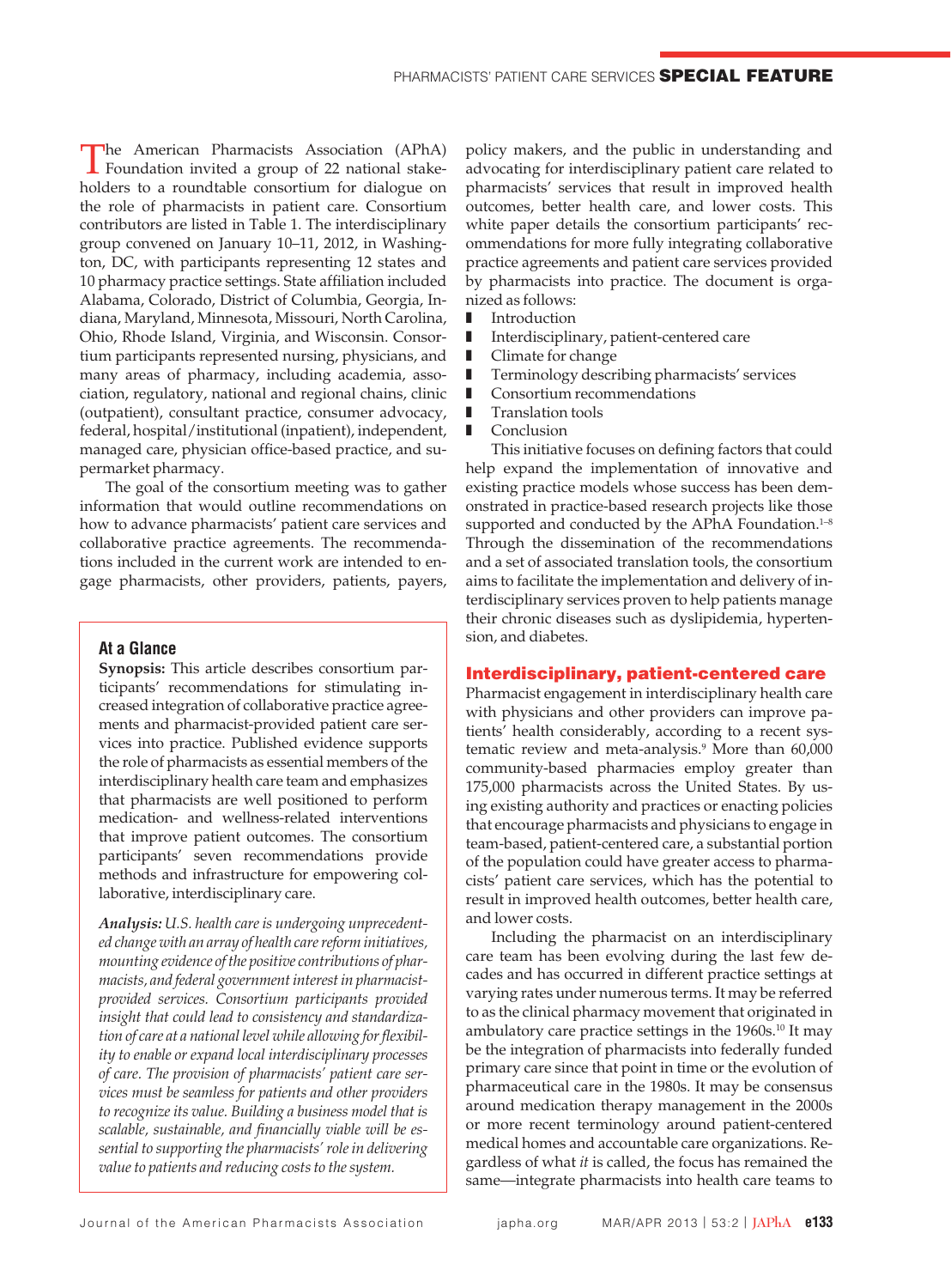| <b>Participants and attendees</b> | Organization/affiliation                              | <b>State affiliation</b> |
|-----------------------------------|-------------------------------------------------------|--------------------------|
| <b>Participants</b>               |                                                       |                          |
| John Beckner                      | Martin's Pharmacy/Giant Foods, LLC                    | Virginia                 |
| <b>Marialice Bennett</b>          | Ohio State University                                 | Ohio                     |
| Marcie Bough                      | American Pharmacists Association                      | National                 |
| Ernest Boyd                       | Ohio Pharmacists Association                          | Ohio                     |
| Laura Cole                        | St. Vincent's Health System                           | Alabama                  |
| Christopher DuPaul                | <b>CVS Caremark</b>                                   | National                 |
| <b>Scott Giberson</b>             | <b>U.S. Public Health Service</b>                     | <b>National</b>          |
| Anita Glicken                     | University of Colorado School of Medicine             | Colorado                 |
| Doug Hillblom                     | <b>OptumRx</b>                                        | California               |
| Michael Hogue                     | Samford University McWhorter School of Pharmacy       | Alabama                  |
| Jeffrey Kelman                    | <b>Centers for Medicare &amp; Medicaid Services</b>   | National                 |
| Sandra Leal                       | El Rio Health Center                                  | Arizona                  |
| <b>Daniel Luce</b>                | Walgreens                                             | National                 |
| J. Paul Martin                    | <b>Crescent Health Solutions</b>                      | North Carolina           |
| John O'Brien                      | <b>CMS Innovation Center</b>                          | <b>National</b>          |
| George Oestreich                  | G.L.O. and Associates                                 | Missouri                 |
| N. Lee Rucker                     | AARP                                                  | National                 |
| Steven Simenson                   | Goodrich Pharmacy                                     | Minnesota                |
| Rebecca Snead                     | National Alliance of State Pharmacy Associations      | National                 |
| Margie Snyder                     | Purdue University College of Pharmacy                 | Indiana                  |
| E. Kim Swiger                     | <b>Mirixa</b>                                         | Georgia                  |
| <b>Troy Trygstad</b>              | Community Care of North Carolina                      | North Carolina           |
| <b>Attendees</b>                  |                                                       |                          |
| <b>Kristen Betts</b>              | Division for Heart Disease and Stroke Prevention, CDC |                          |
| Benjamin Bluml                    | American Pharmacists Association Foundation           |                          |
| Anne Burns                        | American Pharmacists Association                      |                          |
| Siobhan Gilchrist                 | Columbus Technologies and Services, Inc.              |                          |
| Dyann Matson Koffman              | Division for Heart Disease and Stroke Prevention, CDC |                          |
| Lynette Sappe-Watkins             | American Pharmacists Association Foundation           |                          |
| <b>Caroline Shedlock</b>          | American Pharmacists Association Foundation           |                          |
| Mindy Smith                       | American Pharmacists Association Foundation           |                          |
| Jim Owen                          | American Pharmacists Association                      |                          |
| Farah Towfic                      | American Pharmacists Association Foundation           |                          |
| <b>Lindsay Watson</b>             | American Pharmacists Association Foundation           |                          |

help patients improve health outcomes through optimal use of medications.

In March 2012, the chief executives of nine national pharmacy organizations articulated the profession's commitment to collaborative practice, stating, "The construct of collaborative practice agreements between physicians and pharmacists are mutually agreed upon, voluntary in nature, and contain appropriate communication mechanisms between the physician and pharmacist to coordinate care. Initiation and monitoring of therapy occurs per protocol post-diagnosis and uses the expertise of the pharmacist in managing multiple medication regimens, including chronic disease management." APhA CEO Thomas Menighan, BSPharm, MBA, ScD, FAPhA, captured the essence of the professions' interdisciplinary intent most succinctly by writing, "Pharmacists seek collaboration, not independence."11

# Climate for change

The health care environment in the United States is undergoing unprecedented change, with myriad health care reform initiatives, mounting evidence for the contributions that pharmacists make to the health care team and improving patient care, and federal government interest in pharmacist-provided services*.* Numerous articles have been published during the previous few decades related to the positive impact of pharmacists. In a recent systematic review and meta-analysis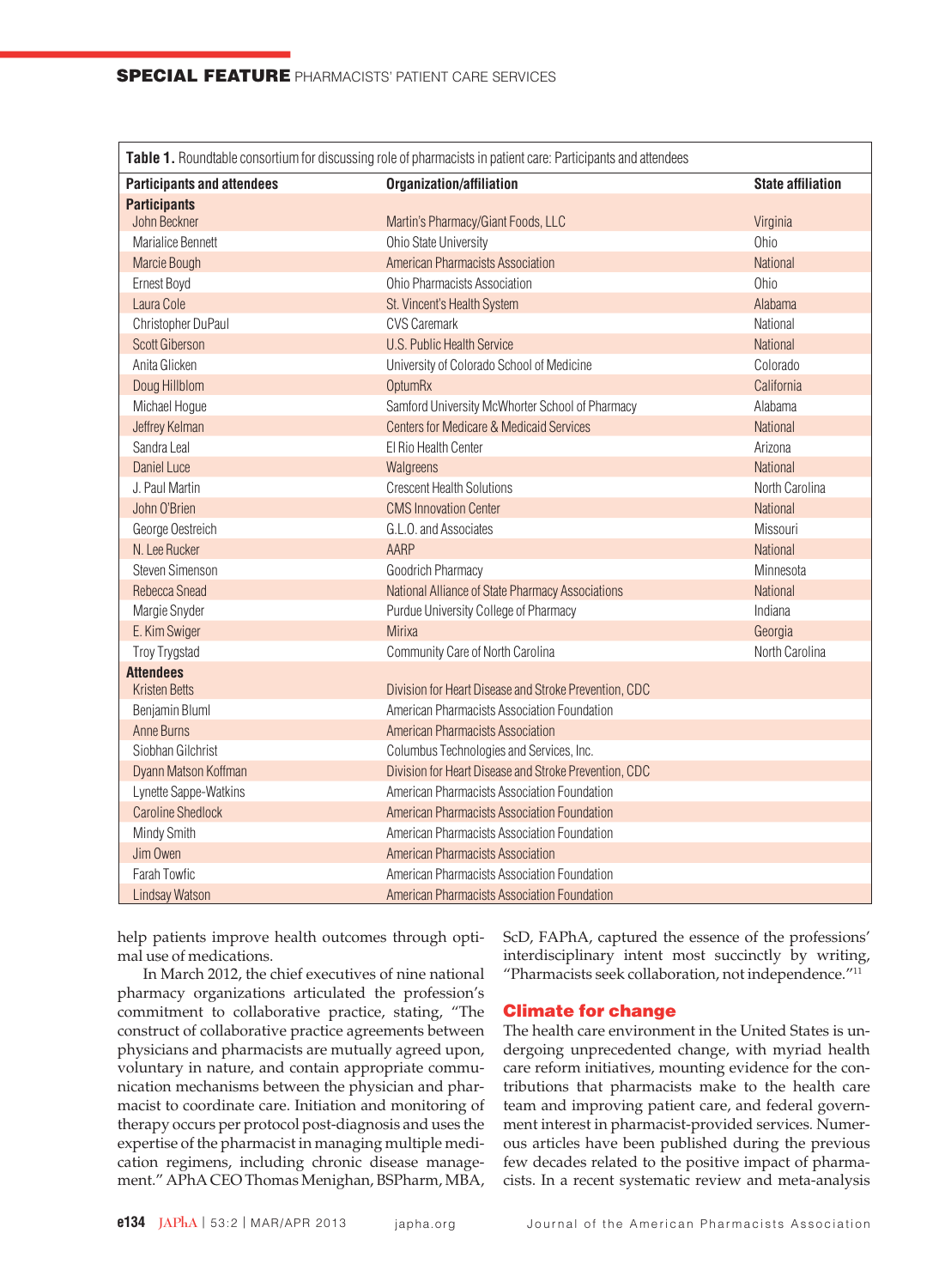of 298 research studies that integrate pharmacists into direct patient care, the results have shown favorable outcomes across health care settings and diseases.<sup>9</sup>

Examples of federal government interest in pharmacy include activities of the Centers for Medicare & Medicaid Services (CMS), Centers for Disease Control and Prevention (CDC), and Surgeon General. CDC recently expressed interest in improving medication use through pharmacist-provided care in a team-based approach, as evidenced by the 2012 recommendations of the Community Preventive Services Task Force in support of pharmacists working in collaboration with primary care providers, patients, and other professionals.12 In addition, in a letter in response to the 2011 Report to the U.S. Surgeon General, Improving Patient and Health System Outcomes Through Advanced Pharmacy Practice, U.S. Surgeon General Regina Benjamin, MD, MBA, wrote, "This report provides the evidence health leaders and policy makers need to support evidence-based models of cost effective patient care that uses the expertise and contributions of our nations' pharmacists as an essential part of the healthcare team."13

Pharmacists could help to improve our health care delivery system if properly engaged as members of the health care team. The interest of government agencies in improving health care delivery, coupled with a wealth of clinical evidence, creates a unique opportunity for pharmacist-provided services to take root as part of the essential care that patients receive. More information about examples of the CDC's efforts related to pharmacists' services and about the Report to the U.S. Surgeon General are included in Appendix 1.

# **Terminology**

In this article, *pharmacists' patient care services* and *collaborative practice agreements* are the two terms that will be discussed regarding the process by which pharmacists provide care and the types of services provided. Descriptions of these terms appear below.

#### **Pharmacists' patient care services**

Pharmacists' patient care services include the broad array of services that every pharmacist can provide based on their scope of practice, local privileges, and practice setting. These can include patient care services such as medication review, lab interpretation, disease screening, patient assessment and counseling, continuity of care, medication reconciliation, and referral as well as selecting, initiating, administering, monitoring, modifying, or discontinuing medication therapy. The exact scope of what pharmacists' patient care services can encompass depends on each state's practice act; therefore, initiating, modifying, or discontinuing medication therapy may be pursuant to physician authorization or the use of collaborative practice agreements.

#### Collaborative practice agreements

Collaborative practice agreements (CPAs) are used to create formal relationships between pharmacists and physicians or other providers. CPAs define certain patient care functions that a pharmacist can autonomously provide under specified situations and conditions. Many of these agreements are used to expand the depth and breadth of services the pharmacist can provide to patients and the health care team. When a CPA is in place, a licensed health care provider makes a diagnosis, maintains ongoing supervision of patient care, and refers the patient to a pharmacist to provide patient care functions as authorized by the provider. These functions can include any or all of the pharmacists' patient care services described above. Of important note, CPAs are not required for pharmacists to perform many patient care services (e.g., medication reviews, patient education and counseling, disease screening, referral).

#### **CPAs in state practice acts**

As of 2009, a total of 37 states have added specific language to their pharmacy laws authorizing CPAs. In 2012, according to the National Alliance of State Pharmacy Associations (NASPA), a total of 46 states address or mention some form of CPAs and/ or protocols between physicians and pharmacists.14,15 States typically regulate these practices through scope of practice acts and boards of pharmacy and medicine regulations. Currently, many states restrict the care that a pharmacist can provide because of the specificity of the collaborative practice authority. However, some states expand the role of pharmacists through practice acts that are less restrictive and more empowering.

#### Consortium recommendations

To identify key factors that would facilitate the implementation and delivery of interdisciplinary, patientcentered care that includes pharmacists, the APhA Foundation hosted a 2-day, face-to-face consortium meeting during which participants discussed experiences related to collaborative care delivery processes. Participants were invited to take part in the consortium based on field of expertise, organizational affiliation, and specific experiences that would help inform the discussion. The consortium participants were directly connected to current interdisciplinary care practices, which provided the group with unique knowledge of and experience with successful practice-based initiatives and barriers to implementation.

To evaluate ways to position pharmacists to serve as essential members of the health care team, the participants also drew on the documented history showing that pharmacists can improve patient outcomes while saving health care costs. The rich dialogue included experiences from successful practice-based initiatives describing the barriers and adversities overcome during implementation, facilitators of success, and other key components and measures that were needed dur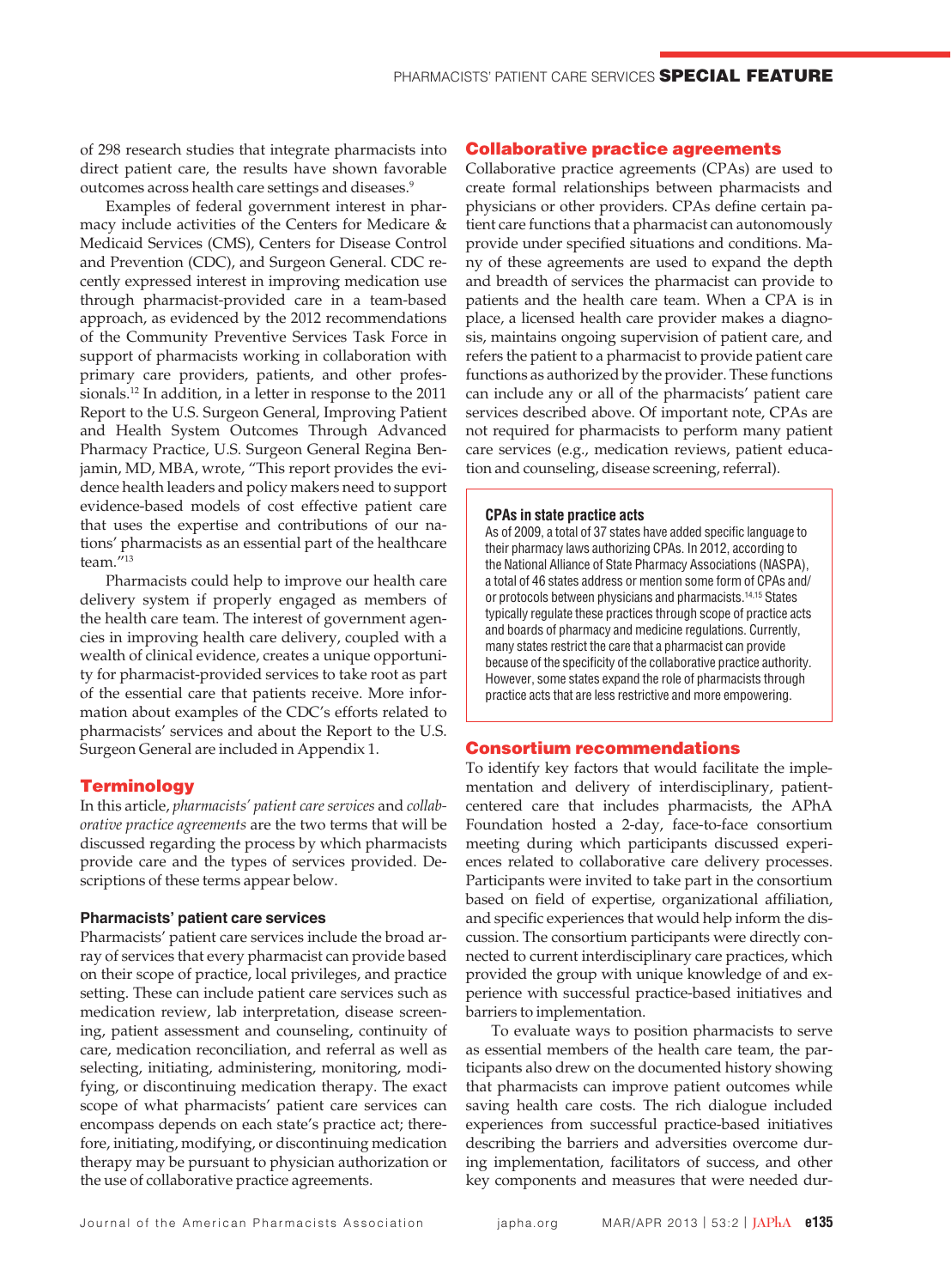ing their launch and implementation. Consortium participants provided insight that could lead to consistency and standardization of care at a national level while allowing for flexibility to enable or expand local interdisciplinary processes of care.

Following the face-to-face meeting, APhA Foundation staff reviewed the proceedings and reached out to consortium participants to gather more facts about topics that were discussed. Seven key themes emerged from the proceedings, and those served as the basis for the seven consortium recommendations for advancing pharmacists' patient care services and CPAs. APhA staff partnered with consortium members to review the recommendations and drafts of the white paper. Comments were used to inform this final version of the white paper. The principles and supporting background that follow represent a synthesis of information, opinions, and expertise that emerged from the consortium participants.

#### **1. Use consistent terminology and language that is readily understandable by all potential audiences**

Various terms describe similar activities related to pharmacists' patient care services, and it can be difficult for people outside of the health care system, including legislators, to distinguish among them. A lack of understanding may exist that these terms are actually referring to similar functions or sometimes used interchangeably. Advocates for CPAs and pharmacists' patient care services must find a simple, consistent way to describe the relationships and processes used to help patients in these models.

Education for the public, policy makers, payers, and other stakeholders should focus on describing the clinical capabilities that pharmacists bring to the health care team in communicating and collaborating with physicians and other prescribers, increasing quality of medication management, and improving public health. Consortium participants agreed that the best approach for this education is to be clear and concise when describing CPAs and pharmacists' patient care services. It was also recommended that advocates use terms that match what the audience currently understands, such as better health, better health care, and lower costs. The common theme of all messaging should be focused on improving people's health and empowering patients to be healthier through active involvement in their care.

#### **2. Allow health care providers who enter into the collaborative practice agreement to define the details of each agreement**

Consortium participants agreed that to maximize effective patient care, each agreement should be written, executed, reviewed, and renewed on the terms that are set among the collaborating health professionals. Limiting the scope of collaborative practice agreements (CPAs) limits the care patients could receive. Success of CPAs centers on demonstrated competence, local relationships, and levels of trust among providers establishing the scope of collaboration and privileges (depending on practice setting). Many participants had experiences in which state laws limited the activities that could be performed under CPAs, which ultimately restricted an otherwise flourishing patient-centered partnership among pharmacists, physicians, and other providers on the health care team.

Consortium participants support providers' ability to practice to the fullest extent of their licenses while collaborating. Participants discussed examples that highlighted successful collaborations that have developed and evolved as pharmacists and other providers grew to trust each other on a practitioner-to-practitioner level. The success was directly tied to each health professional understanding that the collaborating health professionals were committed to providing the best care to the patient and then consistently taking steps to share information and work as a team.

In addition, it was identified that successful methods of implementing CPAs in one setting may not produce the same results in another. Participants expressed that laws should allow for systems that work in various types of practices and geographic locations across the health care system, while allowing practitioners to determine the best ways to overcome local challenges. The goal is to have infrastructure that encourages CPAs to form, enables local adaptations to meet patients' needs, and empowers collaboration to expand relative to the level of trust and interest within each individual partnership. As discussed, this evidence-based model has been used successfully in multiple sectors of pharmacy practice for decades.

Based on the varying state practice acts, the consortium expressed that legislative or regulatory changes may be needed to allow these broad, unrestricted CPAs to exist or be fully implemented. Also, it may be optimal for pharmacists to develop relationships with local providers through information exchange related to pharmacists' patient care service encounters. Such communication and outreach should help develop grassroots support for pharmacists' services and create a basis for future CPAs when laws allow for their implementation.

**3. Create and expand an infrastructure that embeds pharmacists' patient care services and collaborative practice agreements into care, while creating ease of access for patients**

Consortium participants noted that CPAs and pharmacists' patient care services can serve to reduce fragmentation and optimize outcomes in today's health care system if implemented and legislated properly. Participants focused on two key components to facilitating successful implementation and use of pharmacists' services: infrastructure that embeds pharmacists' patient care services into current care processes and public education to help patients understand the services to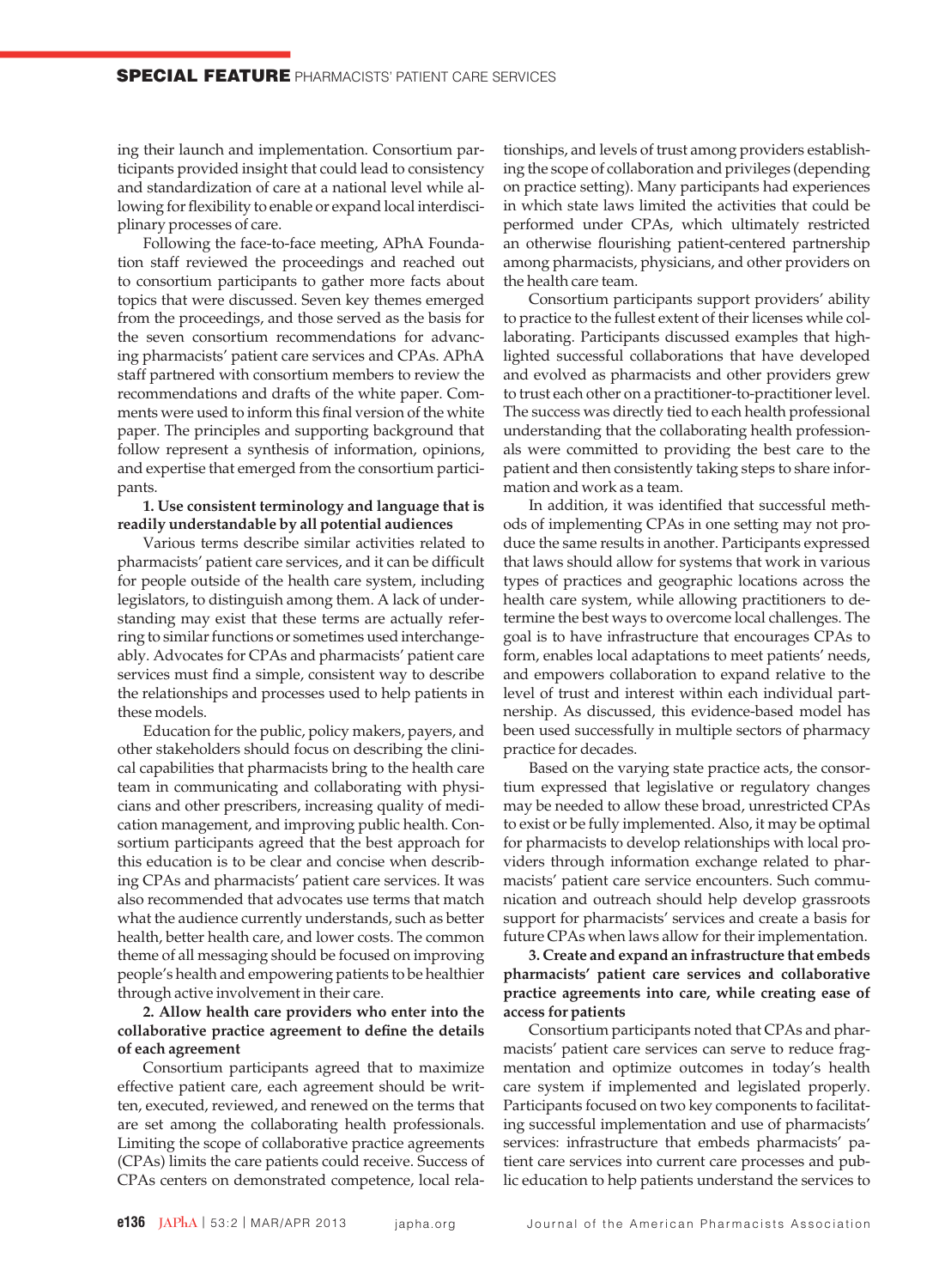which they will have access. Participants recommended that policies should be focused on creating an environment in which both of these necessary components can be established.

The provision of pharmacists' patient care services must be seamless for patients and other providers to recognize its value. Building a business model that supports the pharmacists' role in delivering value to patients and reducing costs to the system is essential. This business model must be *scalable*, *sustainable*, and *financially viable* to be feasible in the evolving health care system. Participants discussed how these three components create a backbone for the successful delivery of pharmacists' patient care services.

**Scalable.** Implementation mechanisms that work in one practice setting may not work in others. Pharmacists' patient care services and CPAs are local processes and partnerships that may need to be implemented differently based on the needs of each practice. Policies supporting a health care system that focuses on specific, meaningful outcomes while allowing different providers to create market-driven methods to achieve them would empower pharmacies and pharmacists to scale up and offer a wider array of services across the United **States** 

**Sustainable.** Many segments of the current health care system do not invest in the lifelong health of people as a result of the ever-changing insurance coverage throughout life. This contributing factor plays a role in patients' motivation toward healthy lifestyles and contributes to a large amount of unnecessary health care spending. An investment in wellness, prevention, and education could create a sustainable system that incentivizes the preservation of health and ultimately controls health care costs.

**Financially viable.** Value tied to pharmacists' patient care services is not always recognized immediately or easily quantifiable. Often this value is realized long after services are delivered. Acute interventions, such as teaching patients how to take their medications correctly, may help patients avoid emergency department visits, stay healthier, and improve patient satisfaction in the short term. Alternatively, pharmacists' patient care services focused on health promotion and health management ultimately result in avoiding long-term complications. The health care system must be willing to invest in prevention, patient health, and disease management to ensure provision of these services. To do this, payers must recognize that the value of these services could be realized months and years in the future when the beneficiaries they are covering do not have uncontrolled chronic diseases and their complications. Without this investment, pharmacists and other providers will not have the resources to provide high-quality, integrated care.

One method that would create a business model is

pharmacists' formal recognition as providers in Medicare Part B. This recognition would create a clear mechanism for pharmacists to complement other health care providers with whom they collaborate to provide care to Medicare patients and allow pharmacists to be compensated for their services. Consortium participants noted that modifications to the Social Security Act and to state Medicaid rules would be key legislative changes required for this recognition to occur. Recognition in Medicare Part B could help drive adoption of other payment models through federal, state, or other public and private payment opportunities, including those using bundled payments to integrated care teams, accountable care organizations, and medical homes. Because pharmacists deliver varying levels of patient care services, these models may find success if compensation is based on the level of care provided, much like the medical model.

The integration of pharmacists' patient care services into various existing workflows and practice settings will ease adoption for patients and providers. Consortium participants recommended that this integration be facilitated by effective CPAs, well-informed medical and pharmacy teams, and meaningful multidirectional communication among providers. Process changes to facilitate this integration can include referrals for pharmacists' patient care services. Seamless delivery of pharmacists' patient care services also must include providing services to patients in a way that easily fits into their lifestyles and expectations.

The public may not be aware that they can receive clinical services in their pharmacy, which underscores the need to provide education about the potential for collaborative care with pharmacists and other providers. This education should come from every channel possible, including pharmacies, primary care offices, hospitals, private insurers, state agencies, federal agencies, national associations' public campaigns (e.g., National Consumer League's Script Your Future Campaign, APhA's American Pharmacists Month), and federal and state Medicare and Medicaid programs (e.g., Million Hearts Campaign, Partnership for Patients, CMS Medicare and You Handbook). Widespread promotion of pharmacists' services through these channels will create an expectation with patients and physicians that pharmacists' patient care services are available and that CPAs should be established to help patients optimize their health.

#### **4. Incentivize and facilitate the adoption of electronic health records and the use of technology in pharmacists' patient care services**

Pharmacists' patient care services and CPAs are highly dependent on multidirectional sharing of information among providers. Electronic health records (EH-Rs) and other health information technology (HIT) can greatly facilitate this process and should be viewed as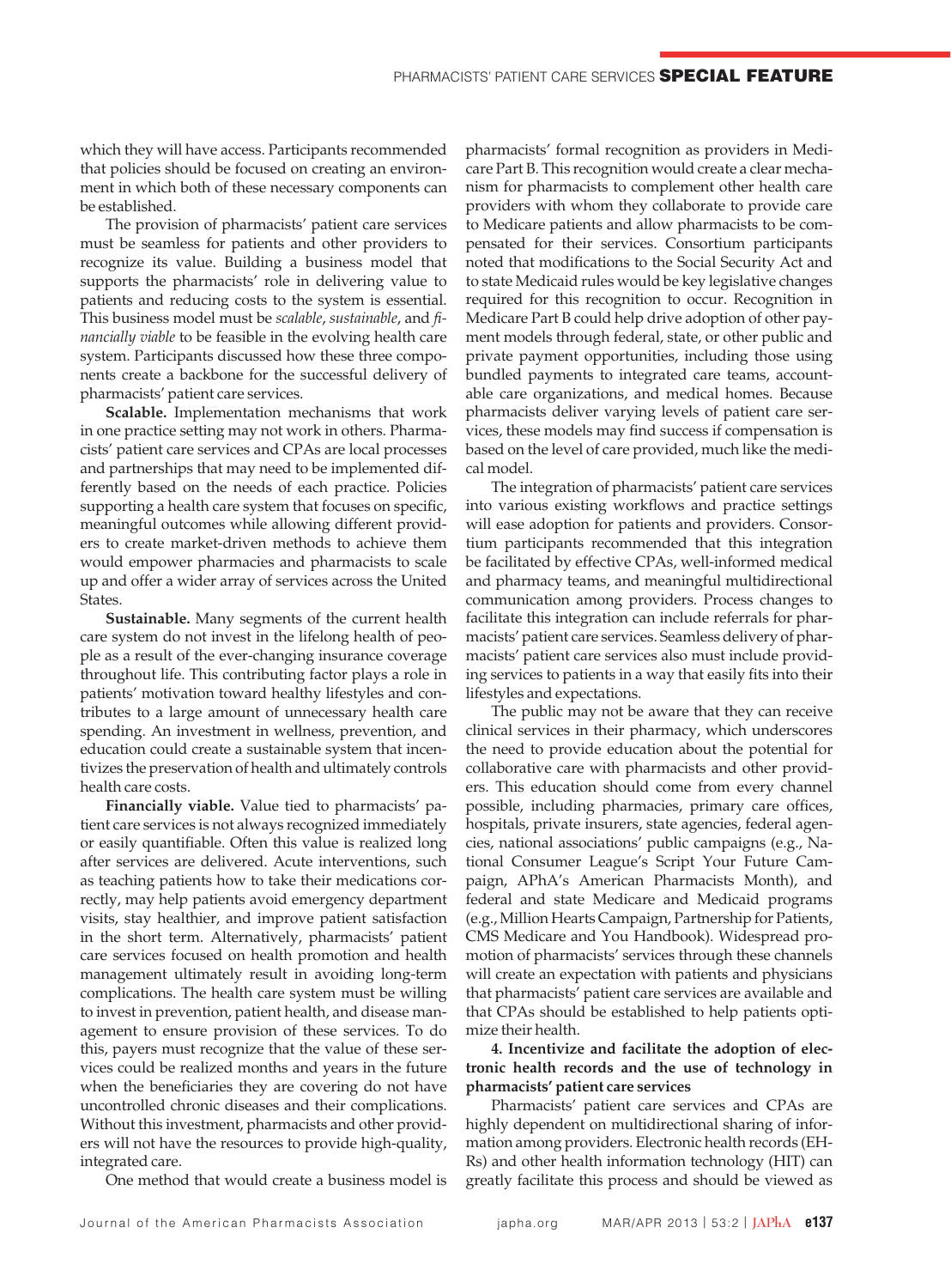key components to facilitate adoption of this care model. Interoperable systems must be integrated into current pharmacy platforms to ensure that pharmacists can send and receive care notes, intervention records, lab and assessment values, and patient information. The adoption of standards such as Health Level Seven will provide a solid framework for the exchange, integration, sharing, and retrieval of electronic health information by defining how information is packaged and communicated from one party to another, thereby setting the language, structure, and data types required for seamless integration among systems.<sup>16</sup> These systems will aid in medication reconciliation, hospital discharge, transitions of care, coordinated billing for services, patient referrals, and understanding patient health statuses. Participants proposed that laws that incentivize the adoption of these systems would facilitate the implementation of CPAs.

Such efforts for pharmacy integration of EHR functionality should align and build on federal incentive programs already in place through CMS. Under the Health Information Technology for Economic and Clinical Health (HITECH) Act (PL 111-5), CMS ties incentive payments specifically to the achievement of advances in health care processes and outcomes, also called "meaningful use" criteria. Eligible professionals, eligible hospitals, and critical access hospitals are required to demonstrate meaningful use to qualify for Medicare and/or Medicaid EHR incentive payments. Currently, pharmacists and pharmacies are not listed in the HITECH governing law as eligible providers in the CMS incentive programs.17 However, the information collected during pharmacists' patient care services and the multidirectional information exchange that occurs within CPAs contribute to the role pharmacists can play in demonstrating the meaningful use of EHRs. The expansion of incentive programs to help pharmacy practice settings invest in HIT can benefit all providers who are seeking to use EHRs in a meaningful way.

As meaningful use regulations continue to evolve, an understanding is developing that pharmacy needs to be connected with other providers to share crucial information for improving outcomes, medication safety, and overall patient care. The Pharmacy e-Health Information Technology Collaborative is working on HIT and privacy issues to help ensure that pharmacies are able to effectively contribute to and use the evolving HIT infrastructure.<sup>18</sup> The commitment from the nine pharmacy organizations that formed the Pharmacy e-HIT Collaborative emphasizes the pharmacy profession's focus and ongoing efforts to find meaningful ways to integrate HIT standards and systems into pharmacy practice.

**5. Encourage pharmacists to maintain strong, trusting, and mutually beneficial relationships with patients, physicians, other providers; encourage those individuals to promote pharmacists' patient care services**

Through the formation of local relationships and the experience of engaging in pharmacists' patient care services, individuals develop an appreciation for the contributions that pharmacists can make to patient care. People outside of pharmacy can serve as powerful advocates to help policy makers and others understand the value of CPAs and pharmacists' patient care services. Consortium participants shared examples from Virginia, Texas, Alabama, and Ohio related to the powerful support that is generated when pharmacists create personal relationships with other providers and patients. These examples are described below.

**Virginia.** Pharmacists visited physicians for face-toface meetings to describe pharmacy services that can be offered to patients. As the relationship developed, pharmacists asked physicians to write referrals and the physicians recognized the value of this endeavor. They even began to refer patients regardless of which pharmacy they used for dispensing services.

A local physician signed an initial protocol authorizing pharmacist-provided immunization delivery. As this physician became more comfortable with pharmacists providing services, he expanded the current protocol and even served as a champion by using immunizations as a springboard for pharmacist involvement in collaborative care.

**Texas.** A large national pharmacy chain implemented a pilot program with approximately 2,000 patients enrolled in which pharmacists provided education, made appropriate interventions, and communicated this activity back to local physicians. After continued pharmacy outreach and intervention, physicians responded with progressive levels of acceptance and approval, which indicated that pharmacy's persistent efforts for collaboration helped change physicians' perspective of pharmacists' capabilities and willingness to form a relationship.

**Alabama.** Longstanding relationships with providers at a university allowed for the formation of a blanket CPA for all pharmacists in the county in which the university resides.

**Ohio.** A physician champion who believed that pharmacists are a key part of the team generated acceptance and support for many ambulatory care pharmacy services at a large Ohio medical center.

The physicians in each of the above examples served as key supporters for the implementation of team-based care that includes pharmacists. This support and that of patients influenced by pharmacists could be leveraged to educate lawmakers and others about the importance of collaborative relationships that can grow with the developing partnership between patients and providers. Individuals outside of pharmacy should advocate for CPAs and pharmacist patient care services to affirm the value of these activities to patients and the health care system.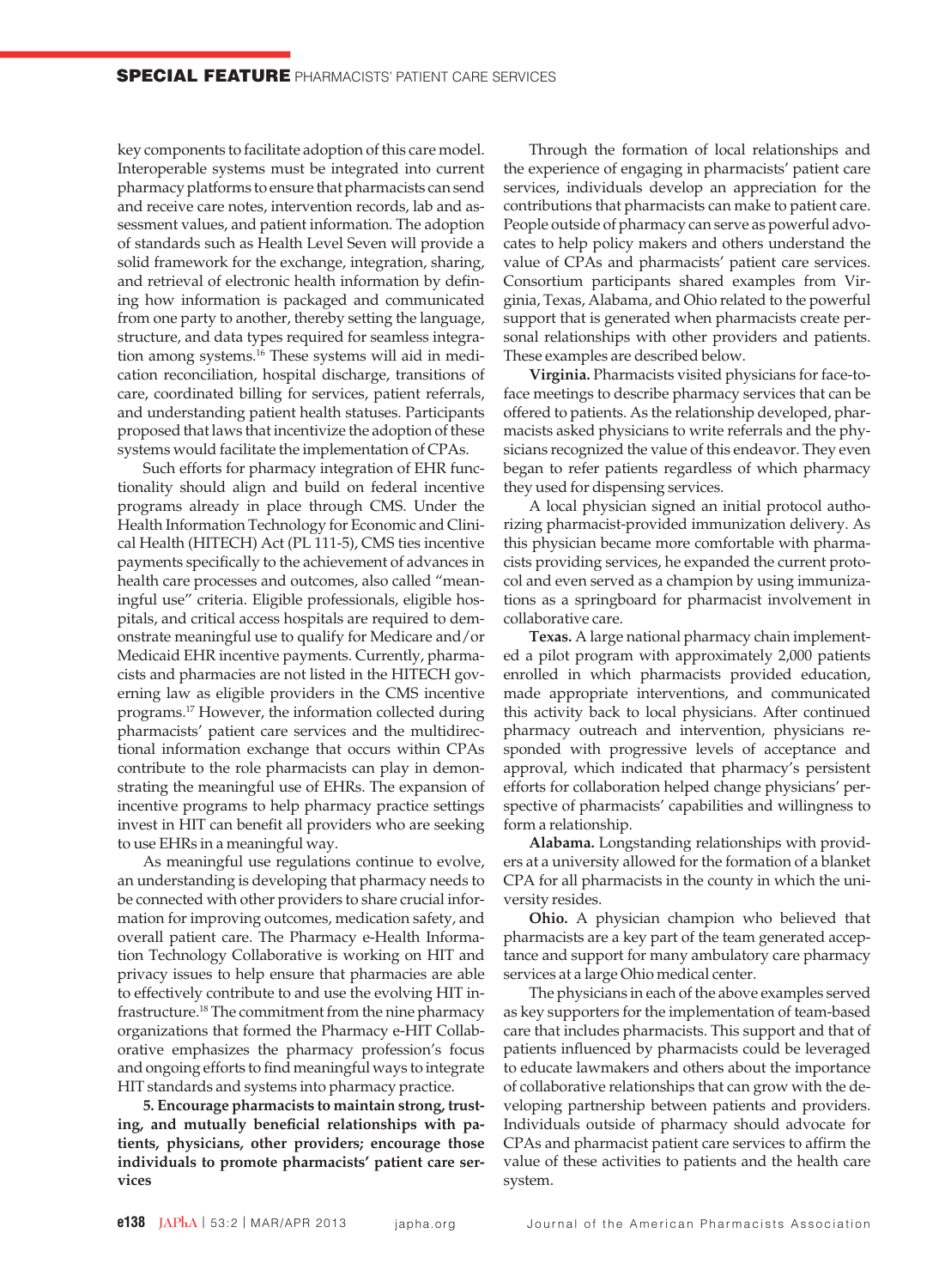#### **6. Properly align incentives based on meaningful process and outcome measures for patients, payers, providers, and the health care system**

Two core components of successful CPAs are meaningful process and outcome measures along with appropriate incentives for all engaged in patient care. Members of the consortium agreed that these two components are tightly linked in that incentives should be based on the reported measures. Policies that include both can empower pharmacists' patient care services. The APhA Foundation's successful research initiatives have used a simple paradigm to describe how to best ensure that this is accomplished: *Align the incentives. Improve the outcomes. Control the costs*. The APhA Foundation's paradigm and consortium participants' comments and examples are detailed below.

**Align the incentives.** Patients, providers, and payers all must receive appropriate incentives while collaborating to advance patient health.

*For patients*, these incentives may be discounted copayments, free medical supplies, gift cards to purchase healthy food, free screenings or medical consultations, or some other item or experience that motivates patients to take actions that will improve their health.

*For pharmacists and other providers*, a payment mechanism that supports pharmacist patient care services must exist. Consortium members discussed the North Carolina model, which builds on the patient-centered medical home (PCMH) concept. In North Carolina, more than 1,500 primary care practices are being supported with monetary and structural support to integrate their PCMH activities with other community providers, including pharmacists. Funding is allocated on a per beneficiary per month basis to the PCMH and community providers to engage in population health activities such as care coordination and targeting of atrisk patients, nearly all of whom have a need for medication reconciliation, review, and education. Additional avenues that are currently being pursued include obtaining provider status for pharmacists in the Medicare Part B and state payment models and using and refining recognized payment mechanisms such as Current Procedural Terminology codes to fit into the current billing models.19

*For payers*, the ultimate incentive is to provide all necessary services and reduce unnecessary services while minimizing total expenditures. To accomplish this, payers must first invest in prevention, screening, and health management services. Clinical and economic data then can be used to monitor the health of the patient population and improve control of health care spending as the patient population ages.

**Improve the outcomes.** Improving the health of patients is the goal of CPAs and pharmacist patient care services. Accountability is key. Tracking progress and reporting outcomes are the only ways to ensure that all

members of the health care team involved in patient care are aware of the impact of the collaborative efforts. Currently in many areas of the United States, physicians and clinics are evaluated based on clinical measures such as blood glucose, blood pressure, cholesterol, and smoking status. Optimizing patient outcomes should be a driving force for collaboration, with a goal of improving clinical measures. Because pharmacists play a key role in improving health outcomes, particularly for chronic diseases, including a pharmacist in the patient's health care team will ultimately elevate the evaluations of all team members.

The measures associated with these clinical outcomes must focus on only meaningful measures that truly capture each patient's health status. The consortium participants expressed concern that simply focusing on traditional pharmacy measures, such as adherence, may not evaluate the true impact on patients and their outcomes. Tracking which providers were involved in each intervention and associated outcome also may be useful. Doing so could contribute value to the collaborative model in which all members of the health care team are responsible for the patient's health. Outcomes then can be used to advocate for wider expansion of CPAs and pharmacists' patient care services.

**Control the costs.** The aligned incentive for the health care system is similar to that for each payer. Controlling overall health care costs in the United States is a top priority, and agreement generally exists that a more collaborative environment in which information is shared between providers and patients would help keep people healthier. These healthier patients would require less care in the future, thereby decreasing the burden on the health care system regardless of who insures the patients. Collaborative, interdisciplinary care that includes pharmacists' patient care services has been proven to have a beneficial economic impact by reducing and controlling health care costs.<sup>2,3,7,8,20</sup>

APhA Foundation research and the experiences of numerous consortium participants have shown that overall costs are reduced and appropriate care is optimally delivered to patients when incentives are properly aligned for each stakeholder.

#### **7. Examine and redesign health professionals' practice acts, education curriculums, and operational policies to create synergy, promote collaboration, and optimize support staff**

The structure of the current health care system must be realigned to develop the complementary skills of various health professionals into operational collaboration. Consortium participants acknowledged that levels of integration vary among state practice acts. Some practice acts currently create an environment that has led to successful CPAs, which should be emulated throughout the nation. However, areas of the country could benefit from creating interdisciplinary teams, ensuring that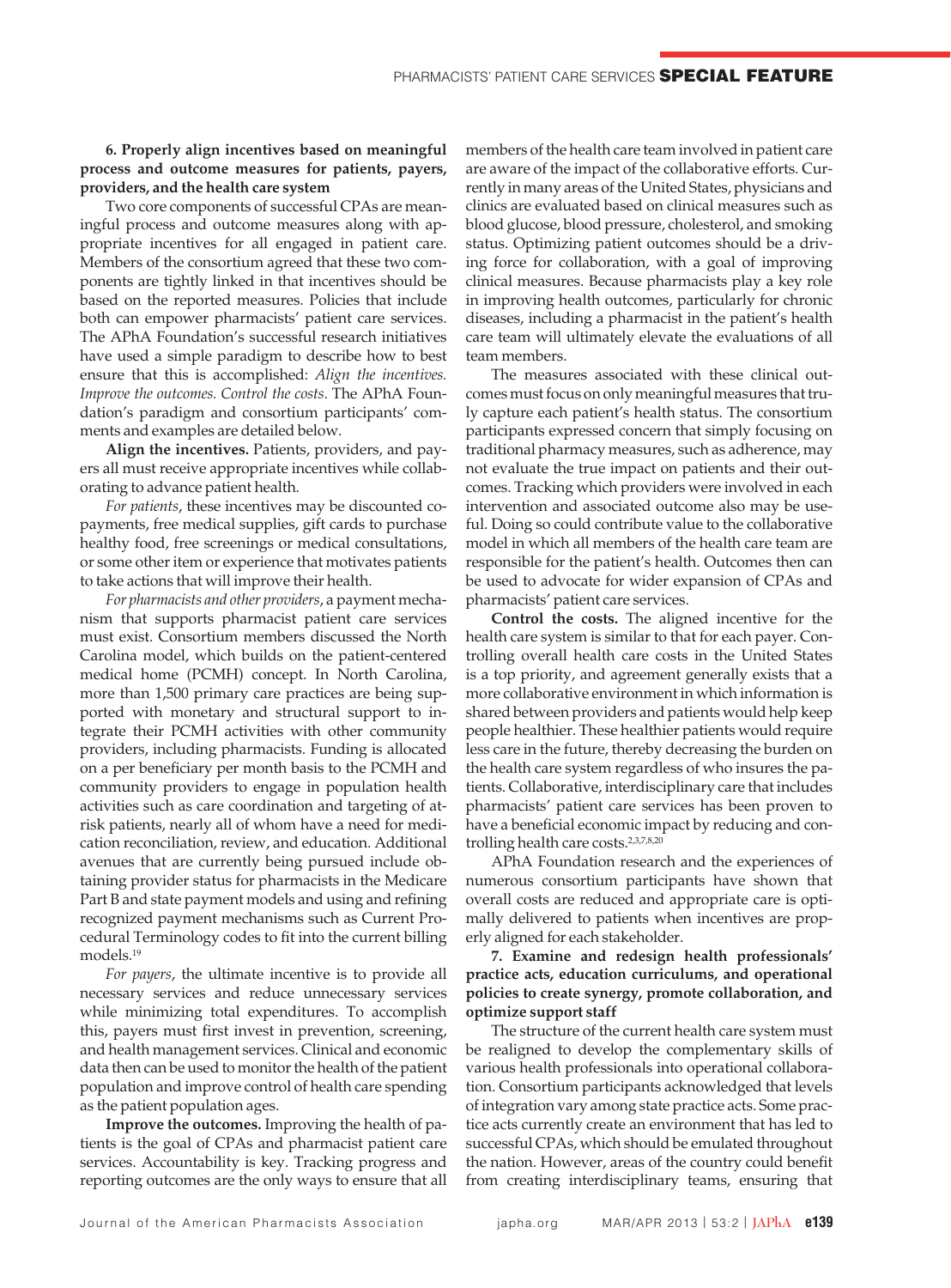each professional is practicing at the top of his/her license, and enabling support staff to take on more roles as appropriate. One of the best ways to optimize the role of all providers on the health care team is for various health professions to simultaneously and collaboratively examine and revise their practice acts.<sup>21</sup> Providers who are passionate about collaboration and patient care will be empowered by this type of system change.

Laws, education, and policies would need to adapt to accomplish these changes. A natural place to begin this paradigm shift is in the interprofessional education of future providers. Teaching providers about the roles of each health professional helps build a team-based mindset and a focus on collaboration toward optimized patient outcomes.<sup>22</sup> As this interdisciplinary collaboration takes root with new practitioners, it will be important to have a system that supports these relationships. Practice acts that specifically encourage CPAs, working at the top of the professional license, and optimizing use of support staff will help providers integrate pharmacists and the services they can provide into current practice models. Local operational, liability, and legal policies will adapt to ensure a team of health providers are collectively responsible for the care of each patient.

#### **Recommendations for advancing pharmacists' patient care services and collaborative practice agreements (CPAs)**

- 1. Use consistent terminology and language that is readily understandable by all potential audiences
- 2. Allow health care providers who enter into the CPA to define the details of each agreement
- 3. Create and expand an infrastructure that embeds pharmacists' patient care services and CPAs into care while creating ease of access for patients
- 4. Incentivize and facilitate the adoption of EHRs and the use of technology in pharmacists' patient care services
- 5. Encourage pharmacists to maintain strong, trusting, and mutually beneficial relationships with patients, physicians, other providers; encourage those individuals to promote pharmacists' patient care services
- 6. Properly align incentives based on meaningful process and outcome measures for patients, payers, providers, and the health care system
- 7. Examine and redesign health professionals' practice acts, education curriculums, and operational policies to create synergy, promote collaboration, and optimize support staff

# Translation tools

Upon finalization of the recommendations, the APhA Foundation began developing translation tools for four specific audiences. The goal of the translation tools is to inform each audience about the recommendations described in this article and the importance of implementing pharmacists' patient care services and CPAs where appropriate. These tools can be used independently by the four audience groups or by pharmacists when interacting with these audiences. The identified audiences are the general public (patients), providers (e.g., physicians, pharmacists, nurse practitioners, physician assistants), potential payers (e.g., federal, state, private insurers, self-insured employers), and policy makers (e.g., state and federal representatives and senators, health affairs staff). The tools can be found at www.aphafoundation.org.

### Conclusion

Pharmacists deliver many patient care services to sustain and improve health. In an era of health care reform, advancing the level and scope of pharmacy practice holds promise to improve health and reduce costs for care. Published evidence supports the role of pharmacists as essential members of the interdisciplinary health care team and emphasizes that pharmacists are well positioned to perform medication- and wellness-related interventions that improve patient outcomes. This white paper has addressed certain concepts that serve as an engagement point for pharmacists, providers, patients, payers, and legislators to understand and support the role of pharmacists in interdisciplinary care. The consortium participants' seven recommendations provide methods and infrastructure for empowering collaborative, interdisciplinary care. The intent of this guidance document and the policy translation tools is to provide principles and strategies for effectively implementing health care system changes that include an optimized role for pharmacists to engage in team-based, patientcentered care.

#### **References**

- 1. Bluml BM, McKenney JM, Cziraky MJ. Pharmaceutical care services and results in Project ImPACT: Hyperlipidemia. J Am Pharm Assoc. 2000;40(2):157–65.
- 2. Cranor CW, Bunting BA, Christensen DB. The Asheville Project: longterm clinical and economic outcomes of community pharmacy diabetes care program. J Am Pharm Assoc. 2003;43(2):173–84.
- 3. Bunting BA, Smith BH, Sutherland SE. The Asheville Project: clinical and economic outcomes of a community-based long-term medication therapy management program for hypertension and dyslipidemia. J Am Pharm Assoc. 2008;48(1):23–31.
- 4. Goode JV, Swiger K, Bluml BM. Regional osteoporosis screening, referral, and monitoring program in community pharmacies: findings from Project ImPACT: Osteoporosis. J Am Pharm Assoc. 2004;44(2):152–60.
- 5. Garrett DG, Bluml BM. Patient self-management program for diabetes: first-year clinical, humanistic, and economic outcomes. J Am Pharm Assoc. 2005;45(2):130–7.
- 6. Fera T, Bluml BM, Ellis WM, et al. The Diabetes Ten City Challenge: interim clinical and humanistic outcomes of a multisite community pharmacy diabetes care program. J Am Pharm Assoc. 2008;48(2):181–90.
- 7. Fera T, Bluml BM, Ellis WM. Diabetes Ten City Challenge: final economic and clinical results. J Am Pharm Assoc. 2009;49(3):383–91.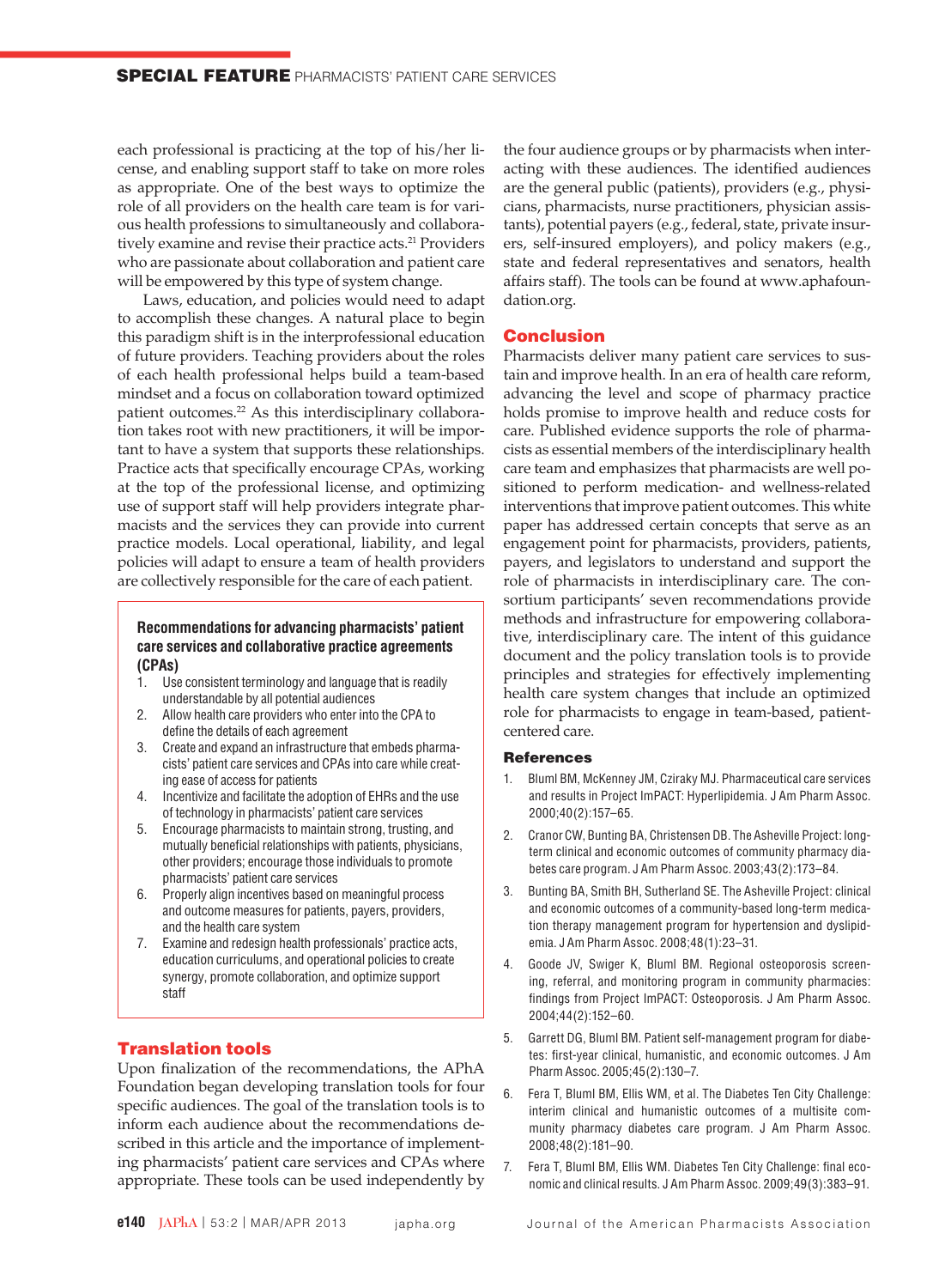- 8. Finley PR, Bluml BM, Bunting BA, Kiser SN. Clinical and economic outcomes of a pilot project examining pharmacist-focused collaborative care treatment for depression. J Am Pharm Assoc. 2011;51(1):40–9.
- 9. Chisholm Burns MA, Kim Lee J, Spivey CA, et al. US pharmacists' effect as team members on patient care: systematic review and meta analyses. Med Care. 2010;48(10):923–33.
- 10. Fisher R, Brands A, Herrier R. History of the Indian Health Service model of pharmacy practice: innovations in pharmaceutical care. Pharm Hist. 1995;37(2):107–22.
- 11. Menighan T. CEO blog: pharmacists seek collaboration, not independence. http://blog.pharmacist.com/tmenighan/index. php/2012/03/19/pharmacists-seek-collaboration-not-independence. Accessed April 15, 2012.
- 12. Community Preventive Services Task Force. Cardiovascular disease prevention and control: team-based care to improve blood pressure control. www.thecommunityguide.org/cvd/RRteambasedcare. html. Accessed May 22, 2012.
- 13. Benjamin R. Letter to Scott Giberson. www.pharmacist.com/sites/ default/files/files/SG\_Report\_Email\_3.pdf. Accessed April 15, 2012.
- 14. McKnight AG, Thomason AR. Pharmacists' advancing roles in drug and disease management: a review of states' legislation. J Am Pharm Assoc. 2009;49(4):554–8.
- 15. National Association of Boards of Pharmacy. 2011 Survey of Pharmacy Law. Mount Prospect, IL: National Associations of Boards of Pharmacy; 2011.
- 16. Health Level Seven International. Introduction to HL7 standards. www.hl7.org/implement/standards/index.cfm. Accessed April 19, 2012.
- 17. Blumenthal D, Tavenner M. The "meaningful use" regulation for electronic health records. N Engl J Med. 2010;363(6):501–4.
- 18. Pharmacy e-Health Information Technology Collaborative. Homepage. www.pharmacyhit.org. Accessed May 22, 2012.
- 19. Millonig MK. Mapping the route to medication therapy management documentation and billing standardization and interoperability within the health care system: meeting proceedings. J Am Pharm Assoc. 2009;49(3):372–82.
- 20. Giberson S, Yoder S, Lee MP. Improving patient and health system outcomes through advanced pharmacy practice: a report to the U.S. Surgeon General. Office of the Chief Pharmacist. U.S. Public Health Service; 2011.
- 21. LeBuhn R, Swankin DA. Reforming scopes of practice: a white paper. www.ncsbn.org/ReformingScopesofPractice-WhitePaper.pdf. Accessed May 19, 2012.
- 22. Interprofessional Education Collaborative Expert Panel. Core competencies for interprofessional collaborative practice: report of an expert panel. Washington, DC: Interprofessional Education Collaborative; 2011.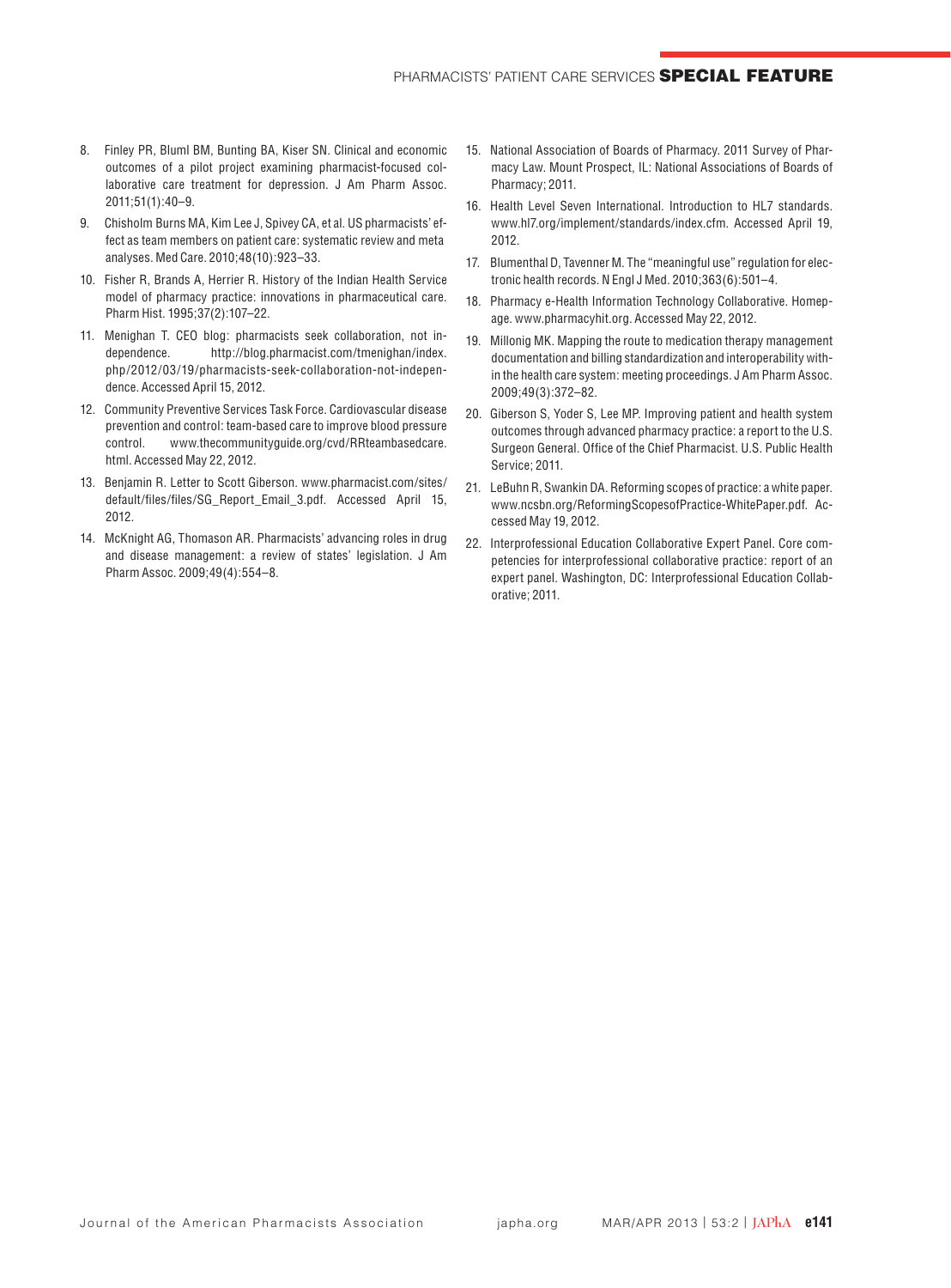# **Appendix 1.** CDC's pharmacist-focused initiatives

*Pharmacy Outreach Project.* This project's goals are focused on developing a campaign to offer the support needed by pharmacists to help them provide advice and resources to patients with high blood pressure. It also is intended to increase public awareness of the importance of staying on blood pressure medications as prescribed and to let the public know that pharmacists are equipped and available to support them in their ongoing blood pressure management efforts.

*Pharmacy Case Study Project.* This project is designed to identify and develop case studies for three community or state-implemented collaborative practice initiatives. The purpose is to understand and describe the key policy and other components, planning and implementation processes, facilitators, barriers, strengths, and to the extent possible, the effect of pharmacists' patient care service initiatives on health outcomes such as high blood pressure and cholesterol.

*Pharmacy Policy and Implementation Project***.** There is wide variation in health policies and resources among states related to pharmacy practice laws that facilitate collaborative practice agreements. This project gathers a consortium of experts, examines key factors and lessons learned contributing to the adoption of collaborative practice agreements, identifies key policy elements and implementation strategies, and develops translation tools to educate partners about pharmacists' patient care services. This white paper is within the context of this project.

# **2011 Report to the U.S. Surgeon General**

In 2011, Rear Admiral (RADM) Scott Giberson, BSPharm, PhC, NCPS-PP, MPH, Chief Professional Officer for Pharmacy for the Public Health Service and U.S. Assistant Surgeon General, submitted a report to the Surgeon General titled *Improving Patient and Health System Outcomes through Advanced Pharmacy Practice*. This report provided rationale and compelling discussion to support health reform through pharmacists delivering expanded patient care services.<sup>20</sup> Regina Benjamin, MD, MBA, U.S. Surgeon General, wrote a letter to publically support the report. The Surgeon General's letter specifically cites the following four cases:

1. Health leadership and policy makers should further explore ways to optimize the role of pharmacists to deliver a variety of patient-centered care and disease prevention services, in collaboration with physicians or as part of the health care team. These collaborative pharmacy practice models can be implemented to manage and prevent disease, improve health care delivery, and address some of the current demands on the health care system.